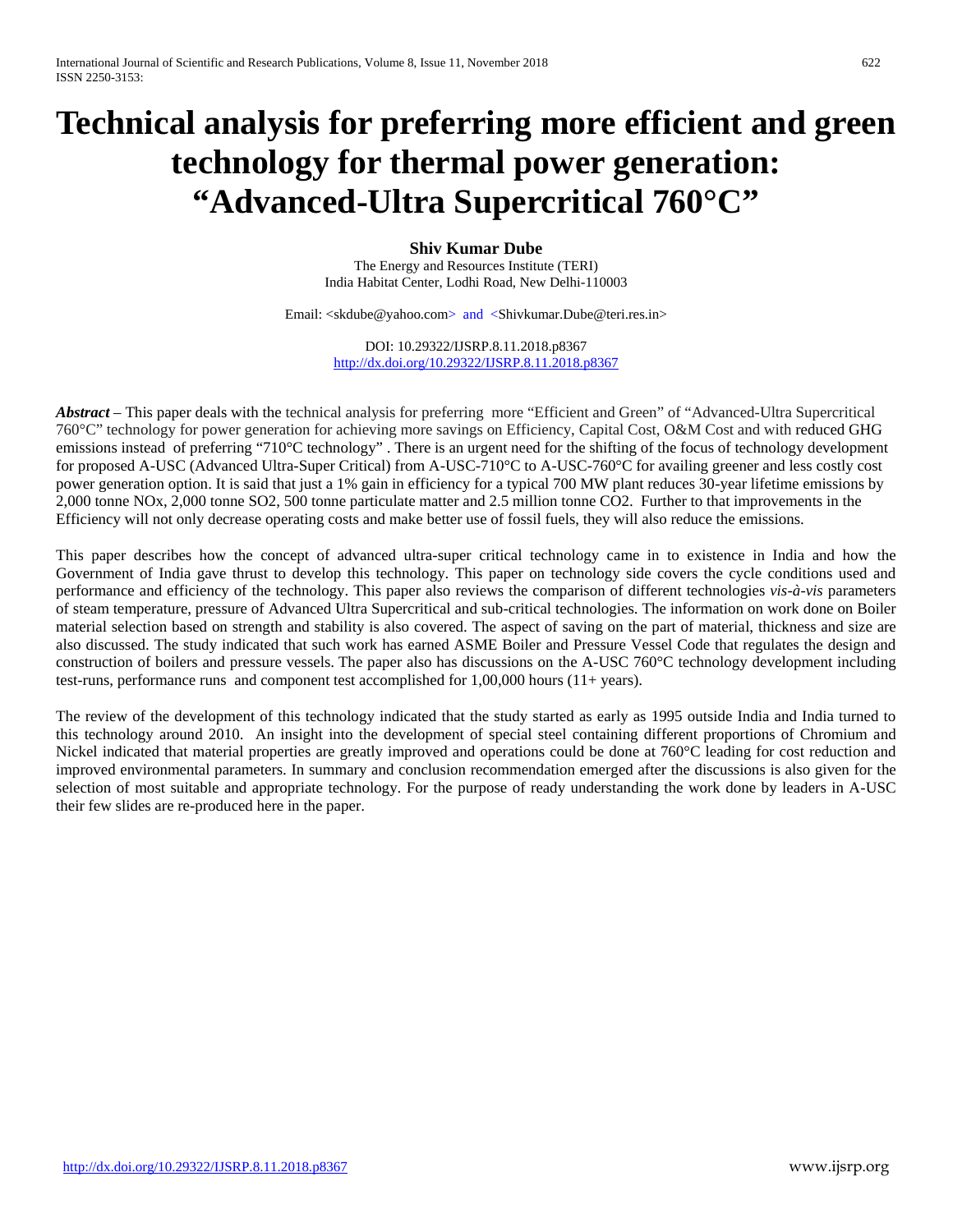### I. INTRODUCTION

In todays' time, the renewable technology route like Solar is the India's top most priority for power generation, but the relevance of Coal route, that too through the development of Advanced-Ultra Super Critical (A-USC) Technology – a more efficient with reduced carbon foot prints, is in no way lesser. It is true that India would depend on coal for energy for at least next 30 years and India's for coming years as solar and wind power would not be able to replace coal in near future. India's requirement for energy through Renewable Energy route would probably need huge lands covered with solar cells panels and even than India may remain still power deficient. Also, the sun shines only half the day and the dust/silt requires constant cleaning to maintain their efficiency. Further to that unless lower cost "storage capability" is developed; Solar power and Wind power availability would be constrained for coming few decades.

As per the India's national Electricity Plan 2016, In the  $12<sup>th</sup>$  Plan, likely capacity addition from conventional sources as per review carried out as on 31.3.2016, will be 101,645 MW (Coal 86,250 MW, Lignite – 1,290 MW, Gas – 6,080 MW, Hydro – 5,525 MW, Nuclear – 2,500 MW) against a target of 88,537 MW. This is about 115% of the target. The 2.56 % of total capacity addition during 12<sup>th</sup> plan is expected to come from private sector. There is likely to be considerable slippage in capacity addition target in respect of Hydro (5,601 MW) and Nuclear (2,800 MW) in the 12<sup>th</sup> Plan period. During 12<sup>th</sup> plan, capacity addition from supercritical technology based coal power plants is likely to contribute around 39% of the total capacity addition from coal based plants. The total capacity addition during 2017-22 is likely to be 1,87,821 MW. As per NITI Aayog "Energizing India Report 2017". Business as usual scenario showed that based on projected yearly growth basis, share of Ultra Super-Critical technology (USC) in total generation capacity of 848 GW in 2032 & 1566 GW in 2047 be 35% in 2032 & 60% in 2047. However, share of Integrated Gasification Combined Cycle (IGCC) technology is projected to be lower at 10% in 2032 & 40% in 2047. Clean Coal Technology (CCT) scenario shows that the USC will increase to 45% in 2032 & 40% in 2047 and share of IGCC technology will be 15% in 2032 & 60% in 2047. The share of USC is slowly being replaced by IGCC under CCT scenario. The Sub-Critical technology in coal based power plant is projected to retire by 2032.

The Government of India is also making efforts to develop the technology and set up a first thermal plant and notified by several press releases through the note of Press Information Bureau (PIB) and the story goes as early as the year August 2006, which is as described below.

The planning commission was introduced the concept of super critical technology in 2006 in its Integrated Energy Policy Report, April 2006 release [1] by member Planning Commission and was duly signed by 20 Experts including six Secretaries to the Government of India, TERI, ASCI, FICCI, ASSOCHAM, SERC, IIT Mumbai, IDFC and others. Consequently, India adopted the supercritical and then ultra-supercritical technology to get the benefits of improved efficiency of coal power plants. Moreover, the A-USC project is expected to reduce the carbon dioxide emission by 15-25% at source and the power plant based on A-USC technology would reduce coal consumption about by 20% as compared to the sub-critical plant and by 11% in comparison to the super critical technology plant. Furthermore, the A-USC operating efficiency is expected to be above 50% which is much higher than sub-critical and super critical technology. Hence, the project would lead to operational cost savings.

It has stated that The Integrated Energy Policy of the Government of India envisages an ambitious program for power capacity addition to about 800 GWe by 2031-32 towards meeting the energy demands of the country for ensuring the required economic growth and improved standards of living. For minimizing carbon dioxide emissions, through achieving the highest possible energy efficiency and reducing coal required per unit of power generated, it is planned to adopt clean-coal-based power generation technologies such as supercritical, ultra-supercritical, advanced ultra-supercritical and integrated gasification combined cycle, which are in different stages of development, demonstration and commercialization worldwide. Certain innovative options such as carbon dioxide capturing and sequestration and high-temperature bio-waste and bio-fuel based plants are also being explored. This paper discusses the materials research and opportunities of these power generation technologies.

As referred in the Power Technology 2018 article entitled "Yuhuan 1,000MW Ultra-Supercritical Pressure Boilers" Siemens reports that just a 1% gain in efficiency for a typical 700 MW plant reduces 30-year lifetime emissions by 2,000 tonne NOx, 2,000 tonne SO2, 500 tonne particulates and 2.5 million tonne  $CO<sub>2</sub>$ . [2]

The CEA (Central Electricity Authority) has projected to reduce the dependence on coal based power plants and has designed framework to adopt new renewable sources, yet the available renewable resources are not viable enough to meet the increasing domestic demand, and therefore, coal based power plants will continue to be a feature of Indian Power Sector at least for 50-60 more years. Furthermore, the advanced ultra-supercritical technology is a pioneering indigenous technology and has potential enough to solve the bottlenecks of coal based power plants. The A-USC project will enable Indian industries to design, manufacture and commission higher-efficiency and low polluting coal-fired power plants. This in turn will also lead to establishment of new industries and generate employment opportunities in the country.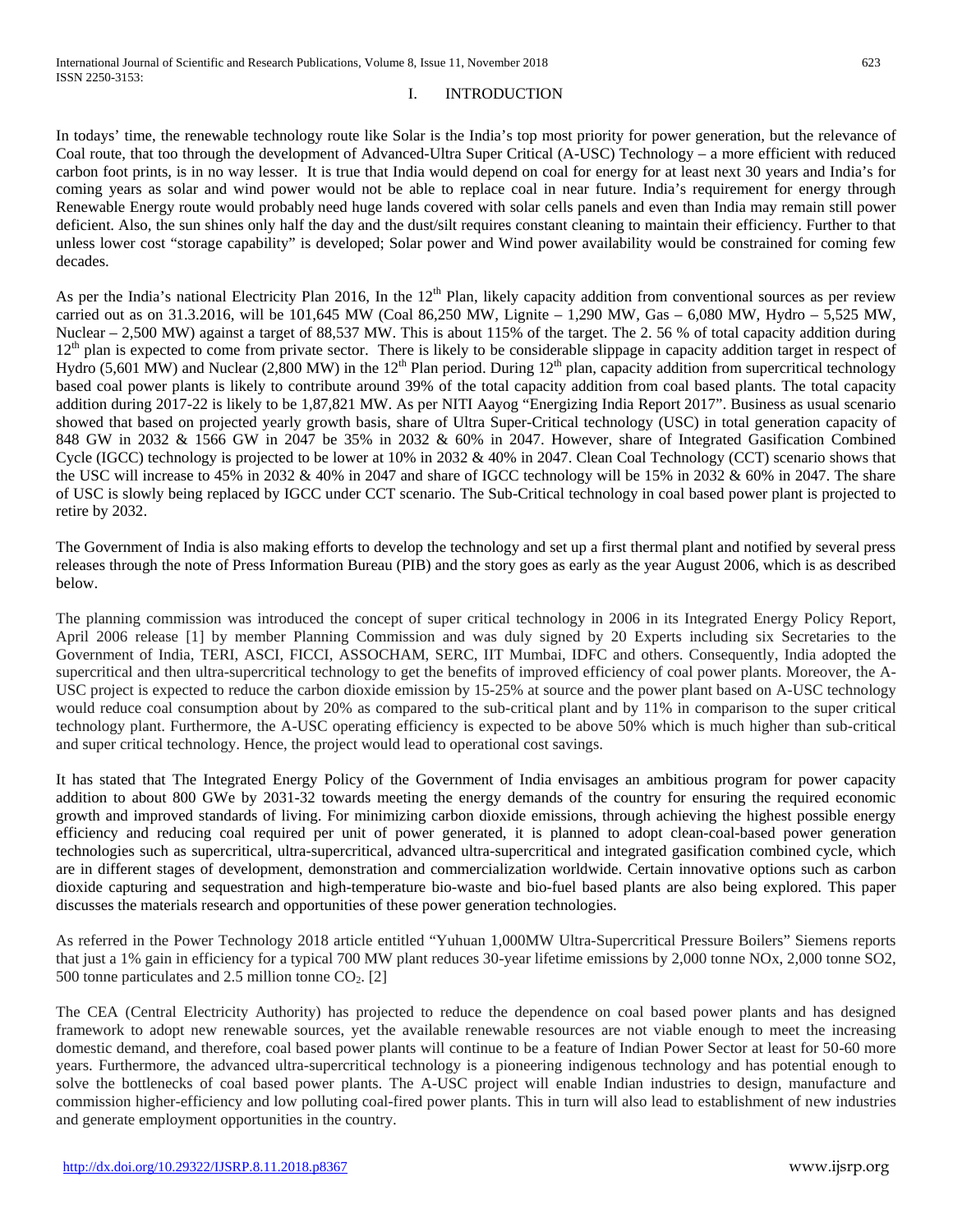It could be seen that Advanced-Ultra Supercritical Technology operating at very high pressures & temperatures have the needed ability to provide a great scope of improvement in Turbine cycle efficiencies. Learning this advantage, the Government of India took various decisions to promote the use of such technology in our country by advocating a gradual shift to Supercritical Technology to Ultra Super Critical Technology and the plan to Advanced Ultra Super Critical Technology in the  $12<sup>th</sup>$  Plan period and then in the  $13<sup>th</sup>$ Plan the Government envisages the total switchover to Supercritical Technology for Utilities, thus contributing a great extent to a drastic reduction in Carbon Footprint & Global Warming. The main advantages of the Supercritical shift would be on the following lines

- Equipment cost per MW cost reduction
- Availability of more efficient  $&$  reliable products
- Steam turbine modules to perform on higher efficiencies of scale
- To be more competitive to cater to emerging market

If coal based power plants have to survive and to compete with Solar Power generation plants, and then they have to prepare & choose the most advanced coal based power generation machines such as the regimes of Advanced-Ultra Supercritical Technology (A-USC-760°C) as compared to just Ultra Supercritical Technology. As it is known that the efficiency in prevailing sub-critical power generation technology is about 32%, whereas in Advanced-Ultra Super Critical Technology the efficiency of power generation is in the range of 46-50% and additionally  $CO<sub>2</sub>$  abatement capability is increases from 12% and 41%. By 2032, India is planning to convert the present sub-critical fleet of power plants to only Ultra Super Critical (USC) Technology having 42-45% thermal efficiency and 28%  $CO_2$  reduction by staying at say 603°C-605°C. The internationally Turbines-Boiler materials to function at 603°C-605°C are developed and they are working well as the Ultra-Supercritical technology units and also have developed 700°C-720°C materials successfully. Additionally western countries have already run and tested their material for 1,00,000 hours. In contrast to that India yet to start such work.

Thinking on the similar lines, the Government of India in its best efforts to be at the front of the latest technology made efforts to develop the Advanced Ultra Super Critical (A-USC) Technology which would perform at 710°C-720°C and decided to go for the development of the technology through R&D work to be conducted by IGCAR-BHEL-NTPC-MIDHANI which is evident from the releases of Press Information Bureau as explained below:

As early as December 2009, Under the National Action Plan on Climate Change Government of India (GOI) emphasized on development of underground coal gasification (UCG) or in-situ coal gasification, a clean coal technology, that allows exploitation of coal reserves conventionally regarded as uneconomic or inaccessible due to depth or mining and safety considerations. UCGs are more beneficial in terms of health and safety and lower capital and operating costs and environmental effects. In India almost 40% of available coal reserves are beyond 300 m in depth, to access these reserves UCG promotion is important. *(PIB – Towards green coal technology, 9 December 2009*) [3].

Further to that in April 2011, the Cabinet Committee of Economic Affairs (CCEA) approved the constitution of a National Clean Energy Fund (NCEF) and the Finance bill 2010-11 provided creation of a corpus called NCEF to invest in entrepreneurial ventures and research in clean energy technologies. Subsequently CBEC issued Clean Energy Cess Rules, 2010. The Inter Ministerial Group (IMG) approved the projects/schemes eligible for financing under NCEF. *(Press Information Bureau, Government of India-PIB:* - Creation of National Clean Energy Fund – NCEF, April  $6<sup>th</sup>$  2011 [4].

After a lull of three years in August 2014 *vide* Press Information Bureau (PIB), Government of India announcement, A new scheme for "Development of Advanced Ultra Super-Critical (A-USC) Technology for Thermal Power Plants" was introduced in the Union Budget of 2014-15 as an R&D project to improve power plant efficiency to 45-46%, reduce  $CO_2$  emissions and reduce coal consumption, and establish a demonstration power plant 800 MW capacity. The cost is estimated at Rs 1554 Crore and for financial year 2014-15, government made budgetary provision of Rs. 100 Crore *(Press Information Bureau, Government of India-PIB: Development of ADV-USC Technology for Thermal Power Plant as an R&D, 11 August 2014*).[5]

Then in March 2015, the government of India approved an Advanced Super Critical Technology (A-USC) R&D Project for Rs. 1500 Crore to achieve enhanced efficiency of thermal generation, reduce carbon dioxide emissions, and reduce coal consumption for coal based power plants. *(Press Information Bureau, Government of India-PIB: March 2, 2015*) [6].

Through an another PIB release, it was announcement, that the following initiatives have been taken to reduce carbon footprint of power sector – out of a total of 87,000 MW thermal capacity under construction about 48,000 MW is supercritical that uses less coal; supercritical technology mandatory for Ultra Mega Power Plant (UMPP); in 13<sup>th</sup> plan all coal fired capacity addition will be through supercritical units; A-USC technology approved by government; renovation, modernization and life extension of old thermal power units and retirement of old and inefficient thermal generation units, in phased manner – 3,000 MW already retired; policy of automatic transfer from old units to new supercritical units; doubling coal cess from Rs 100/tonne to Rs 200/tonne for funding projects under National Clean Energy Fund (budget speech 2015-16); increasing share of renewables; PAT Scheme under National Mission on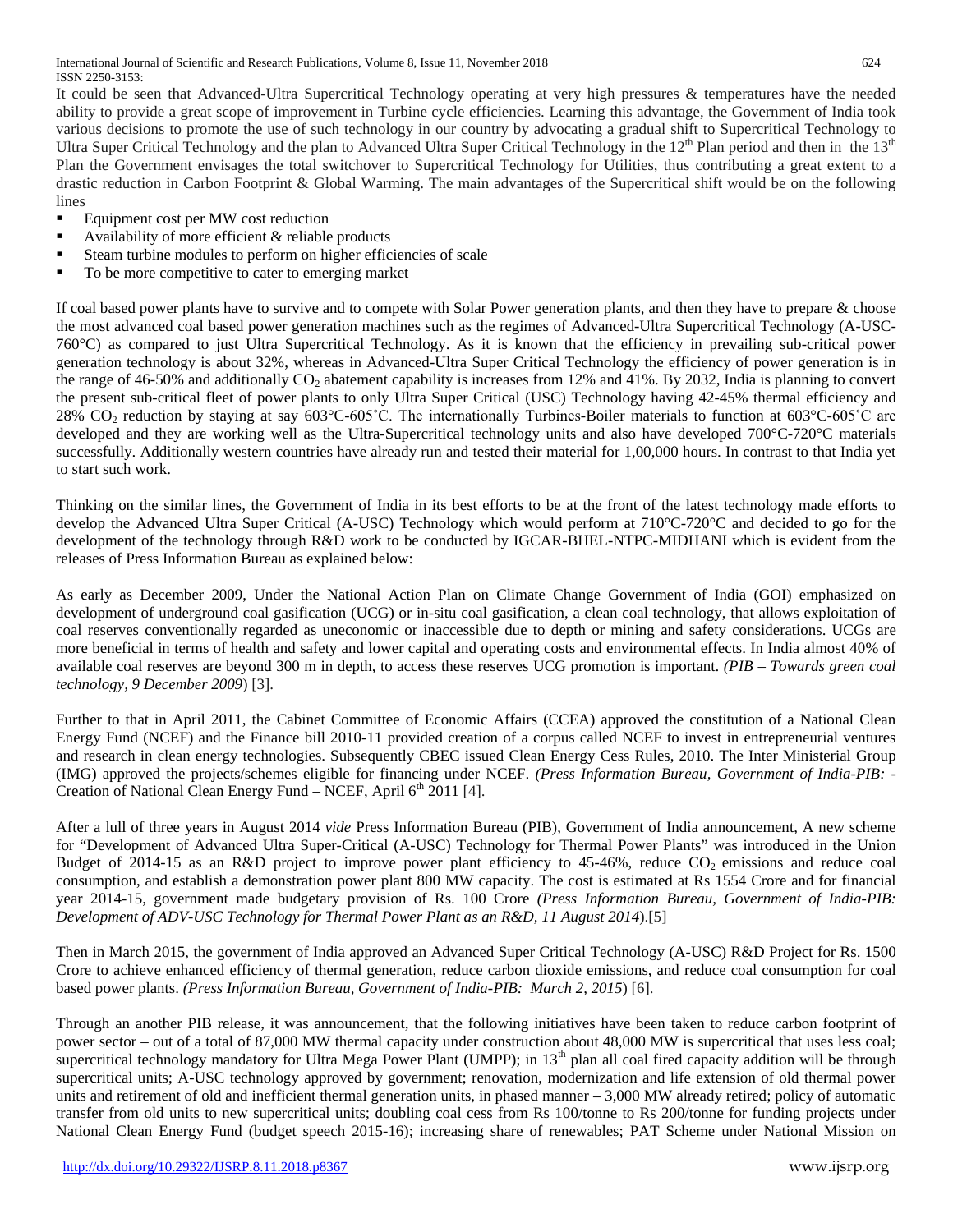Enhanced Energy Efficiency is under implementation by Bureau of Energy Efficiency (BEE) for improving energy efficiency for 144 number of thermal stations. *(Press Information Bureau, Government of India-PIB:* Initiatives to improve the efficiency of Coal Based Power Plants, March 12, 2015) [7]

For bringing A-USC (Advanced Ultra Super Critical Technology) to India the Cabinet Committee on Economic affairs approved the R&D on AUSC with an estimated cost of Rs. 1554 Crore i.e. Rs. 270 Crore from BHEL, Rs. 50 Crore from NTPC, Rs. 234 Crore from ICAR, Rs 100 Crore from DST, and balance Rs. 900 Crore from DHI as a grant spread over three years, commencing from 2017-18, provided to BHEL as a plan Gross Budgetary Support for implementation of R&D. The project will enable Indian industries to design and manufacture higher efficiency coal power plants using advance technologies without any technological collaboration/ licensing agreement with foreign companies. The proposed technology is still in research stage in all countries and not matured and demonstrated however, it is expected to give 20% reduction in CO<sub>2</sub> emission at source, 20% saving of coal consumption compared to sub critical plant and 11% saving compared to supercritical plants thereby ensuring energy security for the country*. (PIB – Cabinet Approves financial support to BHEL for R & D for development of AUSC technology August 10 2016)* [8]

Government of India further took the steps in March 2017 and April 2017 to modernize and improve the efficiency of coal based thermal power plants and reduce pollution levels from these plants include Adoption of supercritical technology with design efficiency 5% higher, lower fuel consumption and  $CO<sub>2</sub>$  emissions than that of 500 MW subcritical units. A capacity addition of 39,710 MW power based on supercritical technology already achieved and 48,060 MW of technology is in pipeline. Ultra Mega Power Projects (MPPs) required to use supercritical technology and coal based capacity addition during the 13th plan period shall be through super critical units. Policy of automatic transfer of Letter of Assurance/ coal linkage granted to old plants to adopt new supercritical units by state utilities/IPPs. Under the Performance Achieve and Trade (PAT) Scheme under National Mission on Enhanced Energy Efficiency under Bureau of Energy Efficiency-PAT cycle II – individual target for improving efficiency assigned to 154 thermal power stations. High efficiency electrostatics preceptor and low  $NO<sub>X</sub>$  burners installed to capture PM (particulate matter-fly ash) and reduce  $NO<sub>X</sub>$ emission from flue gasses. Flue gasses dispersed through tall stacks (275 meter) to achieve  $SO_2$  emission control and reduce concentration of polluting gasses at ground level. **A capacity of about 7751.94 MW units of old and inefficient unit has already been retired**; Research on A-USC with targeted efficiency of 10% over supercritical units is being pursued. As discussed earlier a MoU was signed in August 2010 between key BHEL, NTPC Ltd., and IGCAR for development of 800 MW A-USC pilot plant (main steam pressure of 310 kg/cm<sup>2</sup> and temperature of 710°C-720°C). *(Press Information Bureau, Government of India-PIB: Steps taken to improve the efficiency of coal based thermal power plants 30 March 2017*) [9]; *and (Press Information Bureau, Government of India-PIB: Plan for reduction of pollution level of coal based thermal power plants, April 6th 2017.* [10]

As per the Department of Heavy Industries and Public Enterprises, Government of India [11], R&D Project for "Development of Advanced Ultra Supercritical Technology for Thermal Power Plants" on a Mission Mode, at an estimated cost or Rs. 1554 Crore was under consideration in the Department and by now it has been cleared. The project is proposed to be executed in two phases. The objective of the first phase of the project is to undertake R&D on all aspects of Advanced-USC technology for thermal power plants in order to improve power plant efficiency, reduce carbon-dioxide emissions and reduce coal consumption per unit of power generated. In the second phase, an 800 MWe Advanced-USC Demonstration power plant based on the developed technology will be established. The project will be carried out jointly by BHEL under DHI, Indira Gandhi Centre for Atomic Research (IGCAR) under Department of Atomic Energy and National Thermal Power Corporation Limited (NTPC) under Ministry of Power, who have entered into a Memorandum of Undertaking (MoU). The duration of the R&D project is estimated to be two and a half years from the date of approval. Though the time limit of two and half year has been set, but it is most unlikely to happen due to the system constraints.

Such technology developed indigenously would enable India to be among the first few countries in the world to demonstrate the technology. It will facilitate manufacture of large power plant equipment with advanced technologies and without Technological Collaboration/ Licensing Agreement from foreign companies. Further, the spin-off from this project will include benefits to other industries dealing with high temperature, high pressure exposure of metal objects. Once developed, use of these technology in future large thermal power plants will ensure energy security for our Country for a longer period, along with reduction in impact on the environment.

In March 2017, the "Consortium of BHEL, NTPC and IGCAR under the aegis of DHI-Ministry of HI& PE Government of India" *vide* Open Advertisement No.: 01/2017 dated March 30, 2017 had announced for the need of Appointment to the post of Mission Director of AUSC project on Contractual basis. A consortium of three government entities, namely BHEL, NTPC and IGCAR is jointly developing Advanced Ultra Super Critical (AUSC) technology for thermal power plants of future, envisaging reduced coal consumption as well as reduced carbon dioxide emission. The project is formulated with a time cycle of two and a half years under the aegis of DHI, Ministry of HI & PE and involves an estimated expenditure of INR 1554 Crore, with major funding of INR 1000 Crore from Govt. of India. The Applications had been invited from the citizens of India for filling up the post of Mission Director for aforementioned R&D project. As "Mission Director–R&D Project" for Development of A-USC technology on CONTRACT basis for a period of 30 months. The position has been filled now and the positional is functional now and is being headed by industry expert.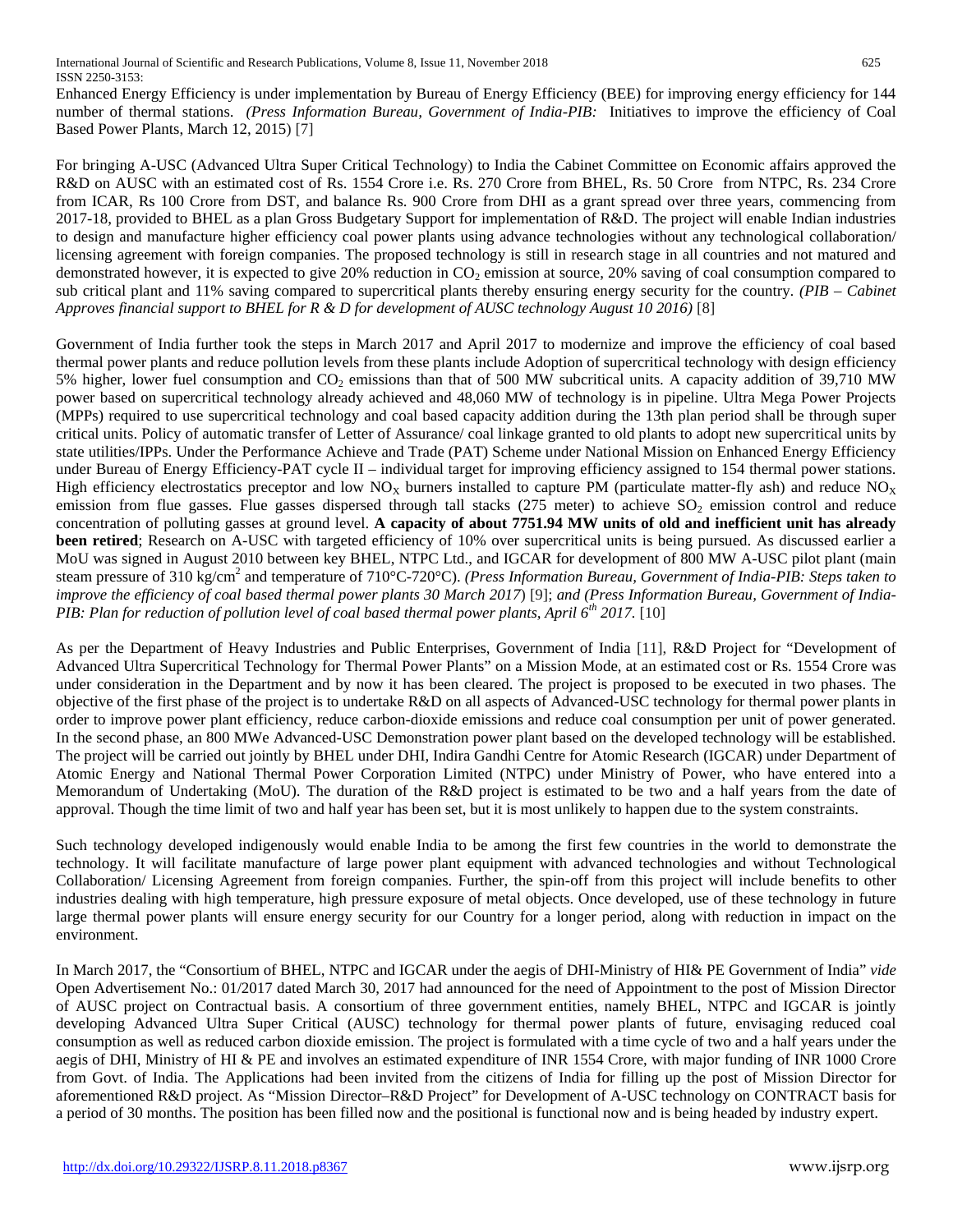International Journal of Scientific and Research Publications, Volume 8, Issue 11, November 2018 626 ISSN 2250-3153:

It is planned to perform the following designing and scheming of activities during the currency of the project of 30 months; Material characterization of special alloy to be used in high temperature high pressure steam cycle component in Boiler, tubing, valves and steam turbine. b) Development of manufacturing technologies including casting, machining, welding etc. for all components made out of special alloys. c) Detailed design of components, sub-assemblies, assemblies etc. for manufacturing, testing for final erection and commissioning. d) Manufacturing and testing of prototypes to validate the design. e) Design of complete systems of power plant and documentation for establishing a 800 MW demonstration power plant using this developed AUSC technology. f) Any other work relating to the project as mandated by Over Arching Committee for AUSC - R&D project. And vide Business Standard dated February 2, 2018, these activities for the development of 800 MW advanced ultra-super critical thermal power plant project got Rs 100 crore for next year from the [Department of Heavy Industry](https://www.business-standard.com/search?type=news&q=department+of+heavy+industry) with a target to finalize the turbine design, as per 2018-19 budget papers. According the Union Budget, the project target for next fiscal includes finalization of turbine design, completion of detailed design for boiler and valves and commissioning of the turbine rotor test rig facility [12]; and the Ministry of Heavy Industries and Public Enterprises (MHI & PE) has brought forth this fund on board in its budget [13].

#### II. THE TECHNOLOGY

The basic understanding on the differences in the technologies and their pressure and temperature parameters of the technologies such as Sub-Critical, Super Critical, Ultra Super Critical, Advanced-Ultra Supercritical has been shown below as widely available in the literature. Different types of comparisons for different technologies are given below in the Table-1 and Table-2 respectively, where data are almost similar. Performance is compared for the coal based plant types, with the steam conditions shown in Table-1, representing Sub-Critical, Super Critical, Ultra Super Critical, and Advanced-Ultra Supercritical thermal cycles. These steam conditions are considered representative of current market offerings in the U.S., except for the A-USC plant which is in the advanced stage of Test program.

An excellent review on the subject has been published by *Chetal et.al.* referred at [14]. (*[http://insa.nic.in/writereaddata/UpLoadedFiles/PINSA/Vol81\\_2015\\_4\\_Art06.pdf\)](http://insa.nic.in/writereaddata/UpLoadedFiles/PINSA/Vol81_2015_4_Art06.pdf).* A lot work is being done for the development of such materials. In this light CSIR-National Metallurgical Laboratory (NML) Jamshedpur has presented the studies done on the 740 H Inconel materials procured presumably from outside India. They have studied the Strain rate effect on cyclic deformation behavior of advanced ultra-supercritical boiler grade wrought Ni-based super alloy IN 740H at 760 °C. It is understood that in India too as late as in 2016, the work on Ni-based super alloy IN 740H at 760°C has been initiated at National Metallurgical Laboratory but just at the evaluation stage only; as the alloy sample has been obtained presumably some other source. Strain rate effect on cyclic deformation behavior of advanced ultra-supercritical boiler grade wrought Ni-based super alloy IN 740H at 760°C by *R.K. Singh, J.K. Sahu; Materials Science and Engineering, Pages 272-279,Volume 658, 21 March 2016*, [15].

| S1.<br>No. | Plant Type                                                               | Main Steam<br>Pressure<br>(Bar)<br>$kg$ per cm <sup>2</sup> ) | Main Steam<br>Temperature<br>$({}^{\circ}C)$ | Thermal efficiency<br>(Indicative) on<br>Gross Calorific<br>Value basis $(\%)$ | Change in<br>Overall plant<br>efficiency (%<br>relative) | $CO2$ Emission<br>Reduction<br>(% ) |
|------------|--------------------------------------------------------------------------|---------------------------------------------------------------|----------------------------------------------|--------------------------------------------------------------------------------|----------------------------------------------------------|-------------------------------------|
| 1.         | Sub-Critical                                                             | 170/173.3                                                     | 540                                          | 33-35                                                                          | Base case                                                | <b>Base Case</b>                    |
| 2.         | <b>Super Critical</b>                                                    | 240/244.7                                                     | 565                                          | $36-40$                                                                        | 2.9                                                      | 12                                  |
| 3.         | <b>Ultra Super Critical</b>                                              | 250/297.7                                                     | 602-610                                      | $42 - 45$                                                                      | 5.8                                                      | 28                                  |
| 4.         | <b>Ultra Super Critical</b>                                              | 292/297.7                                                     | 603-621                                      | $42 - 45$                                                                      | 6.6                                                      | 28                                  |
| 5.         | <b>Advanced Ultra</b><br>Super Critical*<br>$(A-USC-650^{\circ}C)$       | 345/351.8                                                     | 650                                          | $46 - 50$                                                                      | 9.5                                                      | 41                                  |
| 6.         | <b>Advanced Ultra</b><br>Super Critical*<br>$(A-USC-710^{\circ}C)$       | 345/351.8                                                     | 700                                          | $46 - 50$                                                                      | 12.7                                                     | 41                                  |
| 7.         | <b>Advanced Ultra</b><br><b>Super Critical</b><br>$(A-USC-760^{\circ}C)$ | 345/351.8                                                     | 760                                          | $46 - 50$                                                                      | 15.8                                                     | 41                                  |

Table I: Cycle conditions used for Performance and Efficiency of Technology

\*Under Developmental stage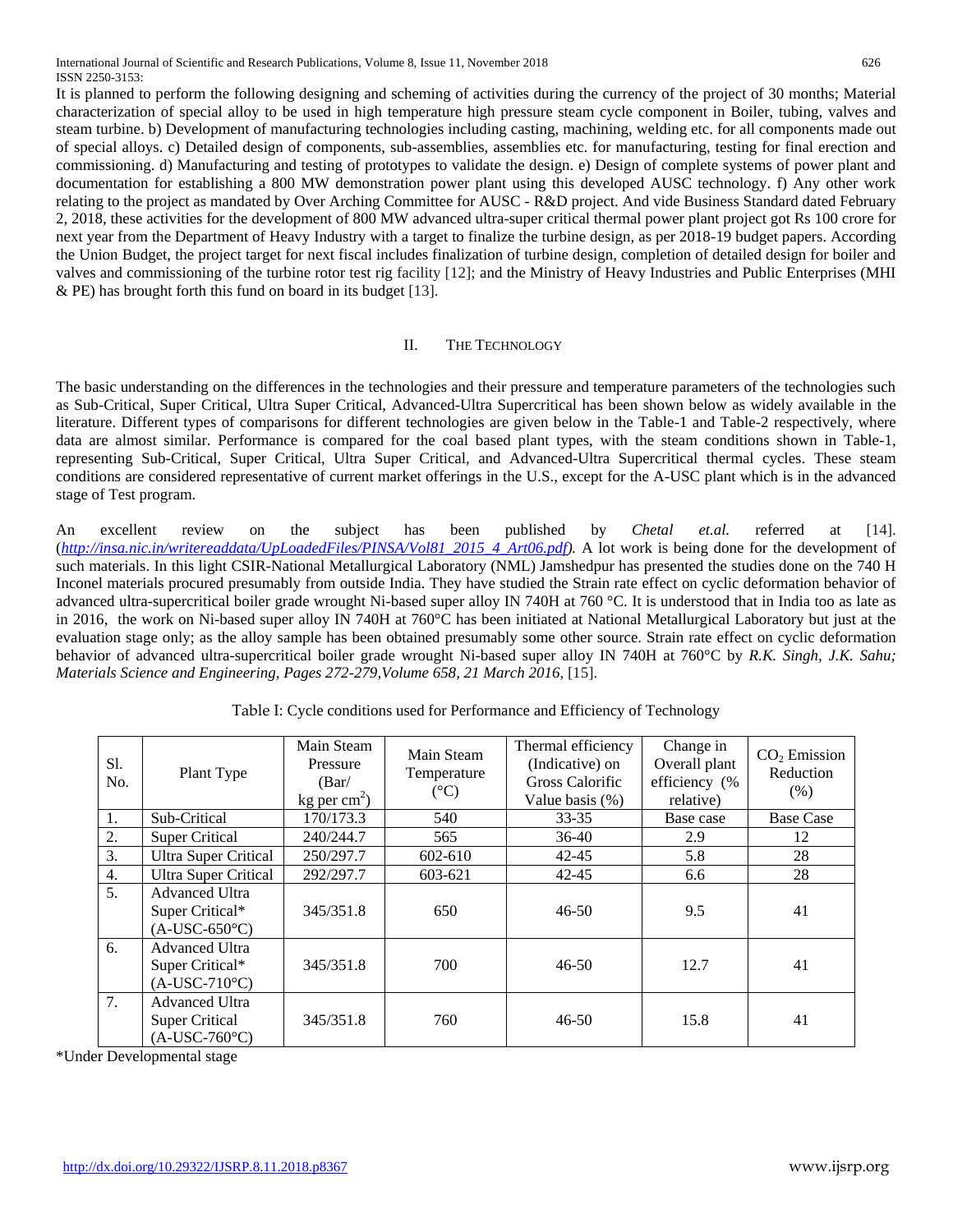International Journal of Scientific and Research Publications, Volume 8, Issue 11, November 2018 627 ISSN 2250-3153:

| Quantity                                          | Sub-<br>critical   | Super-<br>critical | 600°C USC | $700^{\circ}$ C<br>A-USC | $760^{\circ}$ C<br>A-USC |
|---------------------------------------------------|--------------------|--------------------|-----------|--------------------------|--------------------------|
| Coal Cost, \$/GJ                                  | 3.42               | 3.42               | 3.42      | 3.42                     | 3.42                     |
| Main Steam Temperature,<br>$\rm ^{\circ}C$        | 541                | 582                | 604       | 680                      | 732                      |
| Main Steam Pressure, bar                          | 179                | 262                | 276       | 352                      | 352                      |
| Net heat rate, Btu/kWh<br>(HHV)                   | 9,430              | 8,860              | 8,700     | 7,990                    | 7,633                    |
| Efficiency, % HHV                                 | 35.5               | 38.5               | 39.2      | 42.7                     | 44.7                     |
| LCOE, $\frac{\sqrt{W}}{\sqrt{1}}$ (1)             | 71.0               | 69.2               | 69.4      | 69.7                     | 69.7                     |
| $CO2$ , kg/MWh from plant                         | 900                | 851                | 836       | 763                      | 729                      |
| Relative $CO2$ emissions<br><i>vs</i> Subcritical | 100                | 94.5               | 92.9      | 84.8                     | 81.0                     |
| Technology                                        | $Sub-$<br>critical | Super-<br>critical | 700°C USC | $700^{\circ}$ C<br>A-USC | $760^{\circ}$ C A-USC    |
| Coal Cost, \$/GJ                                  | 3.42               | 3.42               | 3.42      | 3.42                     | 3.42                     |
| Main Steam Temperature,<br>$\rm ^{\circ}C$        | 541                | 582                | 604       | 680                      | 732                      |

Table II: A comparison of different technologies vis-à-vis various parameters of steam temperature, pressure etc.

*Source: Ref:* [35] Engineering and Economic Evaluation of 1300F Series Ultra-Supercritical Pulverized Coal Power Plants, *EPRI Study: on SC, USC, and A-USC Plant Study EPRI Report 1015699, September 30, 2008, EPRI Project Manager J. M. Wheeldon*

Present International scene on A-USC Technology Development: The USC technology for steam parameters up to 280 kg/cm2 and 600°C super-heater/re-heater temperatures is a in a stage of adoption in the world. To further improve the power generation efficiency and carbon dioxide emissions, work is in progress currently being conducted in the USA, European Union, and Japan for use of steam parameters of 300-350 kg/cm<sup>2</sup> pressure and 700 $^{\circ}$ C-760 $^{\circ}$ C and more steam temperatures (Table 3). In this context, for India, A-USC plants with moderate steam parameters of 310 kg/cm<sup>2</sup> and moderate steam temperatures of 710°C/720°C are being considered.

| SI.<br>No. | Year | Country | Temperature of SH/RH $(^{\circ}C)$ | <b>Pressure</b><br>(kg/cm <sup>2</sup> ) |
|------------|------|---------|------------------------------------|------------------------------------------|
| . .        | 1990 | USA     | 760                                | 350                                      |
| 2.         | 1998 | Europe  | 700                                | 350                                      |
| 3.         | 2007 | China   | 700                                | 300                                      |
| 4.         | 2008 | Japan   | 700                                | 350                                      |
| C.         | 2010 | India   | 710/720                            | 310                                      |

Table III: A-USC work is in progress in different countries

*Source:* Ref (14): *Chetal et.al., Proc. Indian National Science Academy, 81 No. 4 September 2015 pp. 739-754*

At this moment it could be seen that EU countries are still paddling at lower temperature  $700^{\circ}$ C and  $300 \text{ kg/cm}^2$  pressures which would give them lower efficiencies, lower reduction in  $CO<sub>2</sub>$  generation, lower cost reduction, lower reduction in operating costs and lower space reduction in Plant layouts as compared to the technologies performing at  $760^{\circ}$ C and pressure of  $350 \text{ kg/cm}^2$  in USA since 1990 as already developed and is in advanced stage of performance tests.

As per the International Energy agency (IEA) Report the work on highest steam temperature is being done at 760°C in USA. The IEA report says that "The program on 'Advanced Ultra-supercritical Power Plant Materials' in the USA started in 2001. The research program is financially supported by the US Department of Energy and Ohio Office of Coal Development, and is split into two consortia, the major US boiler manufacturers (Alstom, Babcock & Wilcox, Foster Wheeler, Riley Power, GE Energy) and US steam turbine manufacturers (Alstom, GE energy, Siemens). The national laboratories, Oak Ridge National Laboratory and the National Energy Technology Laboratory support both consortia. The research program is managed by the Energy Industries of Ohio with the Electrical Power Research Institute serving as the program technical lead. The National Energy Technology Laboratory are aiming for 760°C (1400°F) maximum temperature and 35 M*Pa* (5000 psi) maximum pressure, with efficiencies of 45–47% (net, HHV) and a corresponding drop in carbon dioxide emissions of 15–22%. Alstom have estimated an increase of efficiency of 7% points when going from USC to AUSC steam parameters. Alstom argue that 760°C maximum temperatures should be reached as opposed to 700°C for three reasons. Firstly, nickel alloys can reach this temperature. Secondly, the cost of precipitation strengthened nickel alloy needed for 760°C is the same as solution strengthened alloy for 700°C. Finally, conventional PCC plant configuration can exploit temperatures of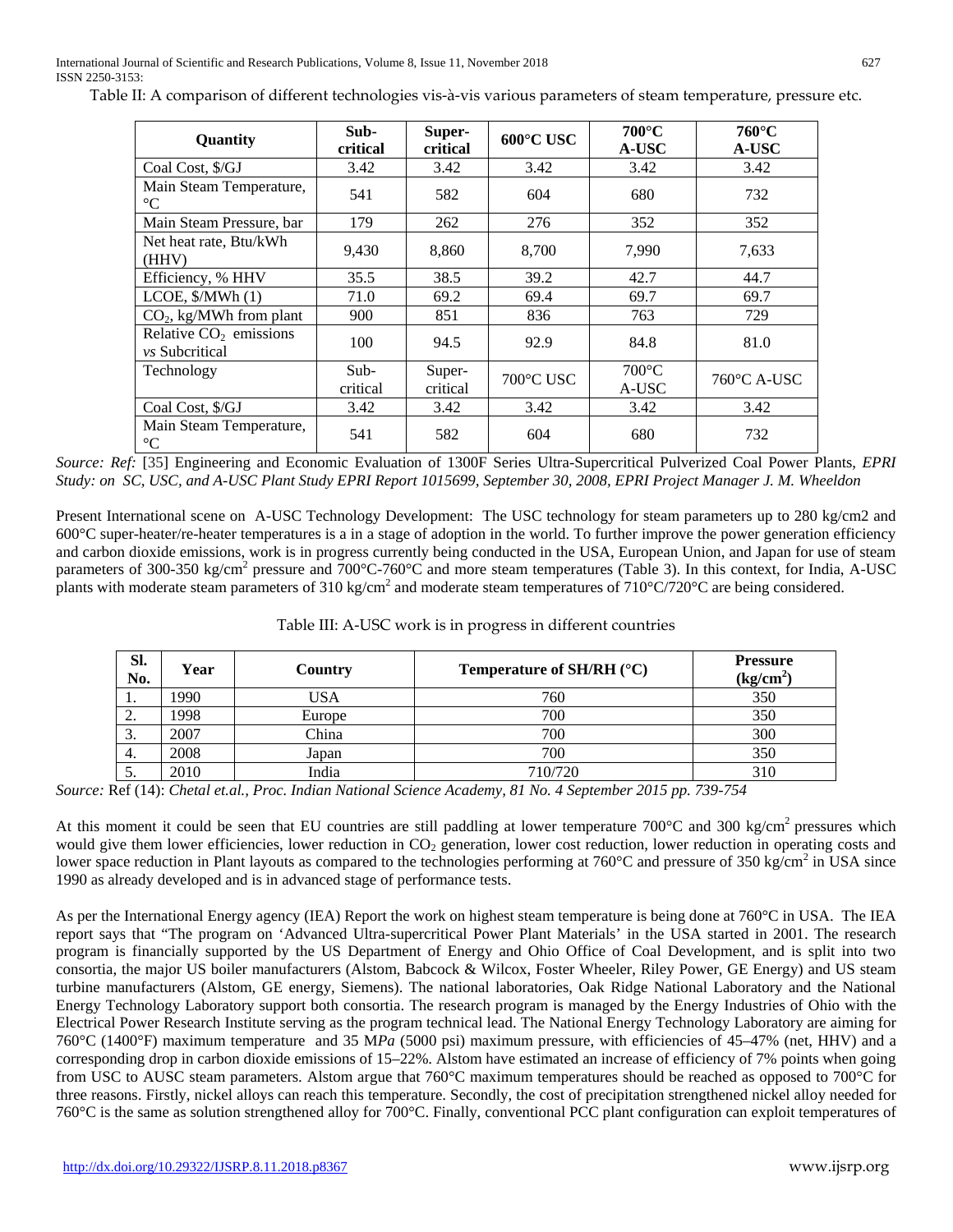760°C". Thus the experience of Alstom is pointing on AUSC technology operating at 760°C. In view of above, it is prudent to review the status of technology performing at  $760^{\circ}$ C and pressure of 350 kg/cm<sup>2</sup>.

As per the Report entitled "Advanced Ultra-Supercritical Pulverized Coal Power Plant with and without Post-Combustion Carbon Capture. EPRI, Palo Alto, CA: 2015" released as Task-7 and authored by Goeorge Booras by U.S. Department of Energy (DOE) under Instrument Number DE-FE000234 and the Ohio Coal Development Office/Ohio Department of Development (OCDO) under Grant Agreement Number D-05-02B, [16]. The Report covers the progress of the work from October 1, 2009 to September 30, 2015. Such work has also referred the work earlier done on the same subject. (17-31).

The salient features of the work are enumerated below.

As explained in **Figure 1** that their team member Alston is working on this technology since 1995 [32]. (John L Marion). Their slides are reproduced for ready reference and better understanding.



**Figure 1: Western Countries working on A-USC since as early as 1995**

*Source: Reproduced from Ref* [32] *with Approval of Author*

It is well known that achieving 700°C/760°C steam temperatures require, new advanced materials, New fabrication techniques and New materials include Ni-based alloys for SH/RH tubing/piping and turbine forgings/castings such as 617, 263, Sanicro 25, 740, 625. The new fabrication techniques include, Membrane wall tube panels from high-Cr ferritic alloy (T91/92), dissimilar welds in turbine rotor [32] (John L Marion).

As the amount of Ni is increased the material becomes more and more difficult to work with and if one is able to handle the material then one is able to achieve higher performance as explained In **Figure 2** [32] (John L Marion).



## **Figure 2: Variation in composition of material changes the scope of technology Application from Sub-Critical, Critical, Ultra-Super Critical and Advanced Ultra-Supercritical technology**

*Source: Reproduced from Ref* [32] *with Approval of Author*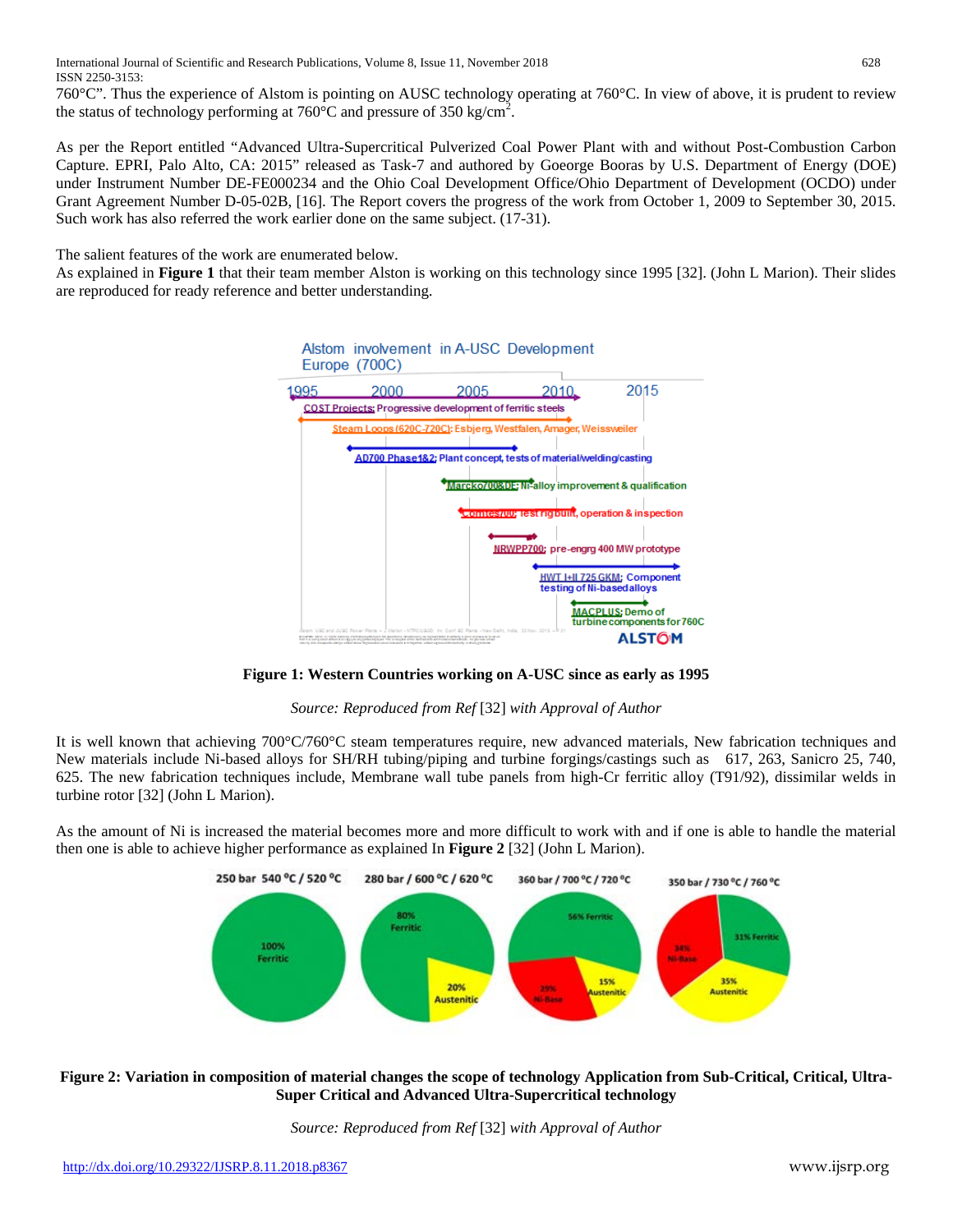It is true that for the development of technology following activities are to be attended to or to be performed and at every component selective material is to be used.

- i. The Conceptual Design
- 
- ii. Material Properties<br>iii. Steam side Oxidation Steam side Oxidation
- iv. Fireside Corrosion
- v. Welding
- vi. Fabricability
- vii. Conceptual Design
- viii. Material Properties
- ix. Steam side Oxidation
- x. Fireside Corrosion
- xi. Welding
- xii. Design Data & Rules (including Code interface)

In the process developing the A-USC technology, Following have been achieved [32]

- **Multiple potential host sites evaluated**
- Primary and alternate host sites identified
- Pre-FEED (feed front end engineering design) and FEED tasks completed
- Preliminary capital cost estimate prepared
- PFD and P&ID documents developed. (Process flow diagram (PFD) and A Process and Instrument Drawing (P&ID) developed
- **Interface conditions defined for scope boundaries**
- Equipment arrangement defined for host site
- US-based supply chain development ongoing
- NEPA (National Environmental Policy Act) for primary host site proceeding

The proposed Next Steps are [32]

- **Proceed with Detailed Engineering effort**
- Complete NEPA procedure in support of environmental assessment for host site
- Finalize testing operating plans
- Develop procurement specifications for equipment
- Construct Component Test facility
- Operate for two years (ending in 2020)
- For example they have completed the World's First Inconel®740H Pipe Extrusion having following features Special Metals (Huntington, WV) & Wyman-Gordon (Houston, TX) Project § 15-inch (381mm) O.D. X 8- inch (203mm) I.D. X 34-1/2 feet (10.4m) long § Larger forging window for Inconel 740H compared to CCA617 (same size pipe extrusion was shorter, 8.9m)
- Major Step: Code Case 2702 (Inconel 740H) now Approved (2011) for Use in Section I and B 31.1; Maximum Use Temperature: 800°C (1472°F); and Rules approved for: Chemistry, Heat-treatment, Welding, Post-weld heat- treatment, Cold-forming, Weld strength reduction factors; Haynes 282 (Triple Melt) has been successfully forged into a disc for detailed evaluations, Disc meets criteria for largest A-USC forging needed (IP turbine); Characterization Plan: Tensile, Creep, LCF, HCF, FCGR and Toughness + fatigue in steam (ORNL)

Further research on this subject brought out that it is also worth mentioning that the studies are complete on such materials for a period of 1,00,000 hours i.e. their components have already completed the tests run for 11. 4 years or 1,00,000 hours as they are on the job this since 2001. This is demonstrated in **Figure 3:** where the developments of various stages are shown from 2001 to 2010 in their report.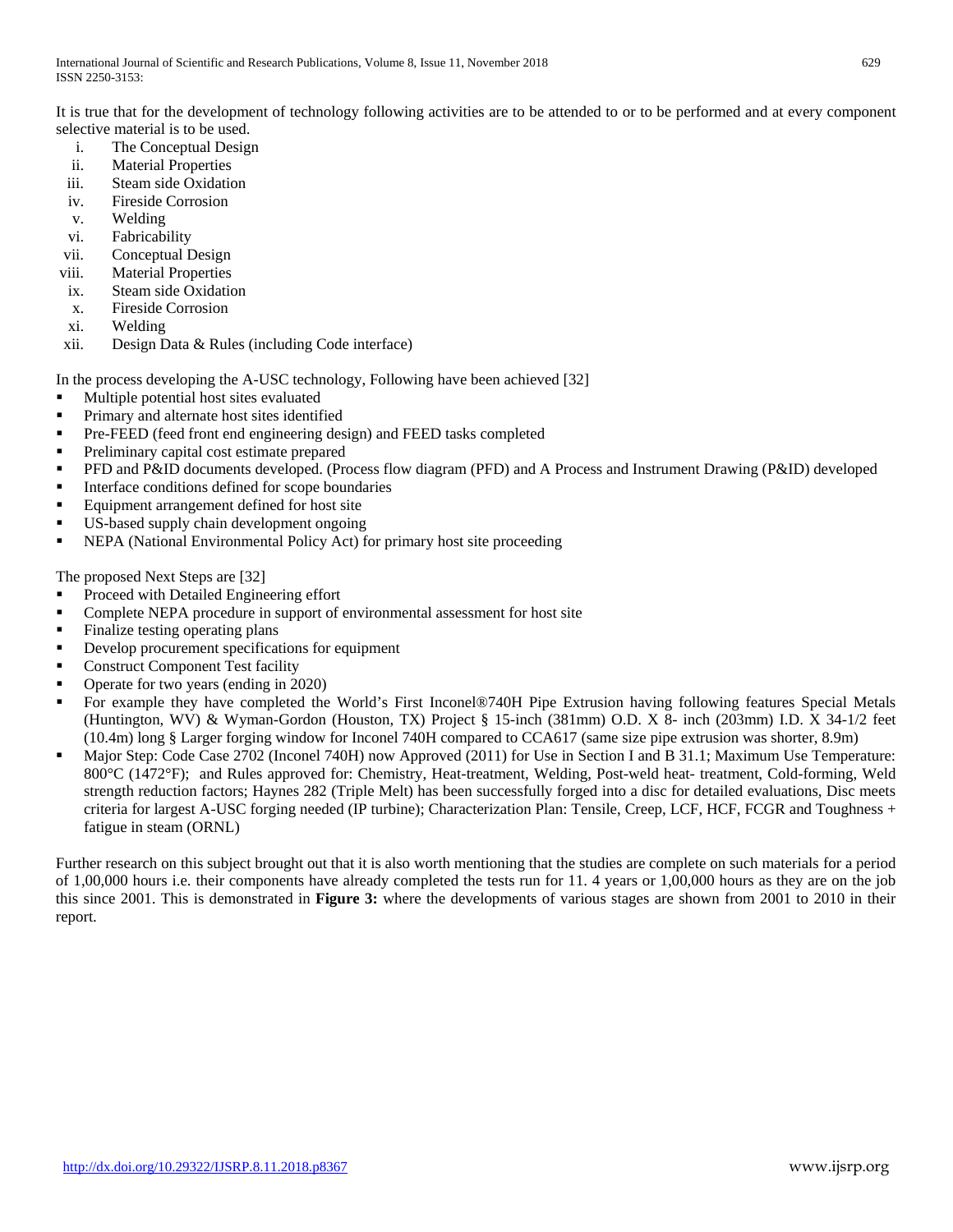International Journal of Scientific and Research Publications, Volume 8, Issue 11, November 2018 630 ISSN 2250-3153:



*Source: Reproduced from Ref [32] with the Approval of Author* **Figure 3: Boiler materials selection based on strength and stability**

#### *A. A case of A-USC Economics*

It is well known fact that the Higher-strength alloys provide an avenue for cost savings; A-USC plant design study showed using 740H compared to alloy 617 for a main steam and hot-reheat piping system by way of reduced piping material cost (less material) by a factor of ~2. This reduced welding cost (less welds) and also provided a buffer for nickel-based alloy price fluctuations 732/760°C. A-USC is expected to cost 5-10% more than USC. In that case what is the business case that drives development in each of the continent?

This is understood nicely by looking at the following points where different situations are prevailing:

- In US Low fuel cost, higher labor and construction costs.
- In Asia High fuel cost, lower labor and construction costs.
- In Europe High fuel cost, higher labor and construction costs.

Thus higher efficiency of A-USC is important in for achieving lower costs in any erection, operation. This is explained in **Figure 4,**  which has been reproduced here for ready reference from [32]



*Source: Reproduced from Ref* [32] *with the Approval of Author* **Figure 4: Time horizon from 2001 to 2010 for establishing weldability for A-USC materials**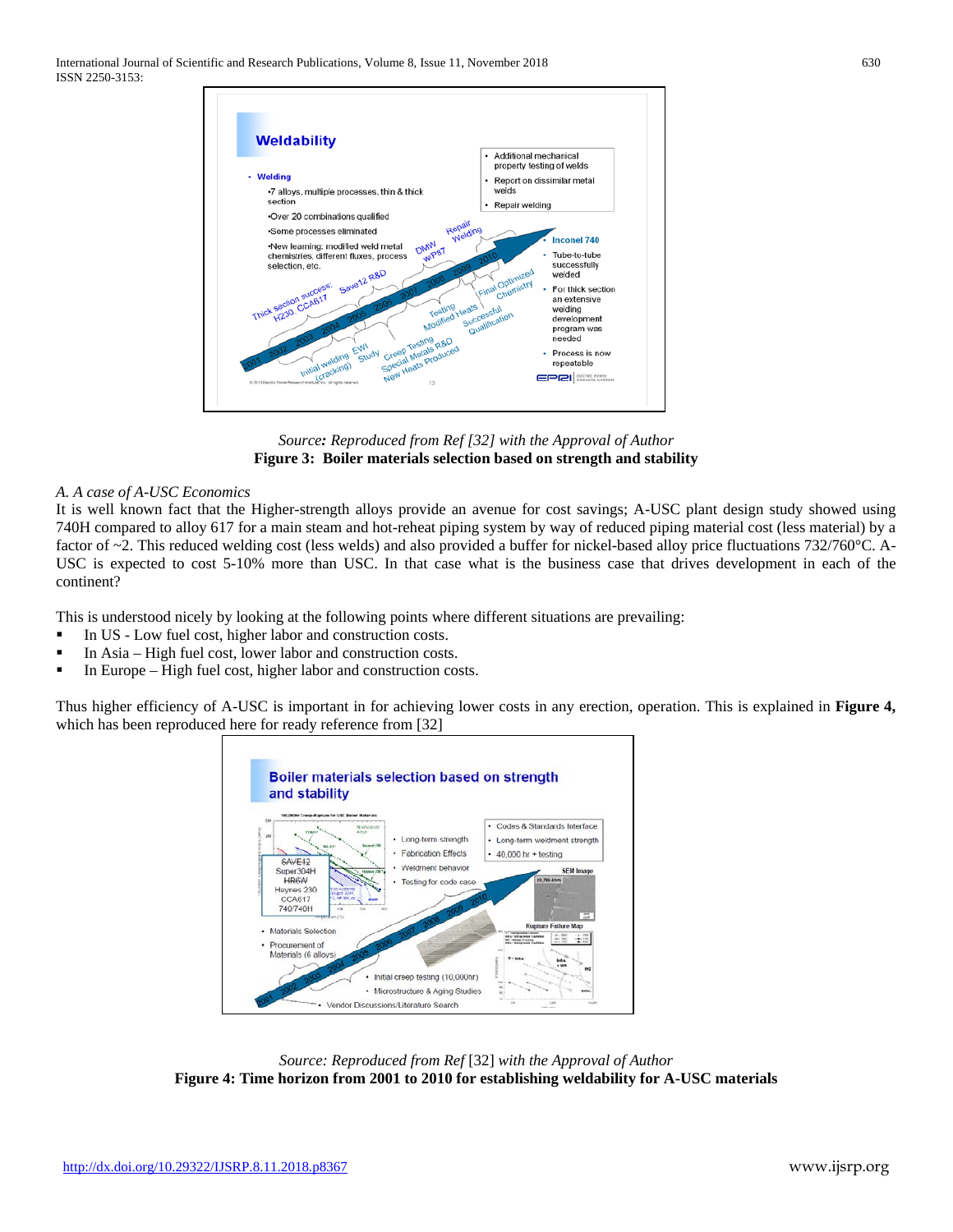#### **Saving on the part of material, thickness and size:**

Now the following figure also explains very well that if one uses 617 material then the thickness of the tube would be reduced as shown in the blue colour and if the material Inconel 740 H is used then the thickness would be of the thickness shown in the green color. Similarly the material Inconel 740H takes much more stress as compared to the material 617 as explained in the graph.

It is fact that since the Europeans could develop the ~710˚C materials (USC), so the USA is aiming higher level of temperatures, the 760°C (A-USC), which gives an additional few more percent efficiency and more CO<sub>2</sub> reduction. Also even if India stays at 710°C – USC technology, the materials like Inconel 740 H to be used for A-USC-760°C are more robust, and if used by India then that India would economize on that and would need less material; because of thinner wall thicknesses would be sufficient on account of the stronger material Inconel 740 H (A-USC-760°C) developed.

Hence, the most efficient and most green technology is A-USC-760°C technology performing at 760˚C The following figure has been reproduced here for ready reference from [33] and shown in **Figure 5.**



*Source: Reproduced from Ref [33] with the Approval of Author* **Figure 5: A Comparison between two leading candidates for A-USC I-740H and 617**

**Achievement: This achievement is worth mentioning here and that is "Inconel® Alloy 740 Code Case 2702 Approval":** A major step is achieved and Inconel® Alloy 740 Code Case Approval for Advanced Ultra-supercritical Power Plants and this important issue needs little explanation on Development of Code Case 2702 from the point of view of permissions to use the newly developed material.

Further research on this subject brought out that a consortium funded by the U.S. Department of Energy (DOE) Office of Fossil Energy and the Ohio Coal Development Office (OCDO) has successfully gained American Society of Mechanical Engineers (ASME) Boiler and Pressure Vessel Code (B&PVC) approval for use of Inconel® Alloy 740 in Fossil Steam Boilers. This is a major step by the U.S. Department of Energy in the development of high-temperature materials needed for Advanced Ultra-supercritical (A-USC) steam cycles. **ASME Boiler and Pressure Vessel Code is issued by ASME**. The **ASME** Boiler & Pressure Vessel **Code** (BPVC) is an American Society of Mechanical Engineers (**ASME**) standard that regulates the design and construction of boilers and pressure vessels. These materials enable steam temperatures up to 760°C (1400°F), which can dramatically improve efficiency and reduce emission of all effluents (including carbon dioxide  $(CO<sub>2</sub>)$ ) by about 30% over the current U.S. coal-fired power generating fleet.

The document [15] says that it is the requirement that the Materials used in the construction of fired pressure vessels must be approved for use by the **ASME B&PV Code**. While some materials are allowed for Section I construction at 760°C (1400°F), they did not have the requisite strength (allowable stresses) needed to design and build an A-USC boiler. The program developed a comprehensive data package which included test data on multiple material heats and product forms containing long-term data beyond 20,000 hours (more than two years of testing). Babcock & Wilcox championed the case with supporting data from the other project members. ORNL conducted the long-term testing and EPRI conducted the stress analysis. The robust data package was accepted on the first ballot and did not result in any negative votes. The approved Section I, Code Case 2702, contains fabrication rules, welding specifications (including weld strength reduction factors), allowable stresses, and other key requirements. Users now can design and specify the alloy for use in Section I construction to a maximum use temperature of 800°C (1472°F). Worldwide interest in the use of Inconel®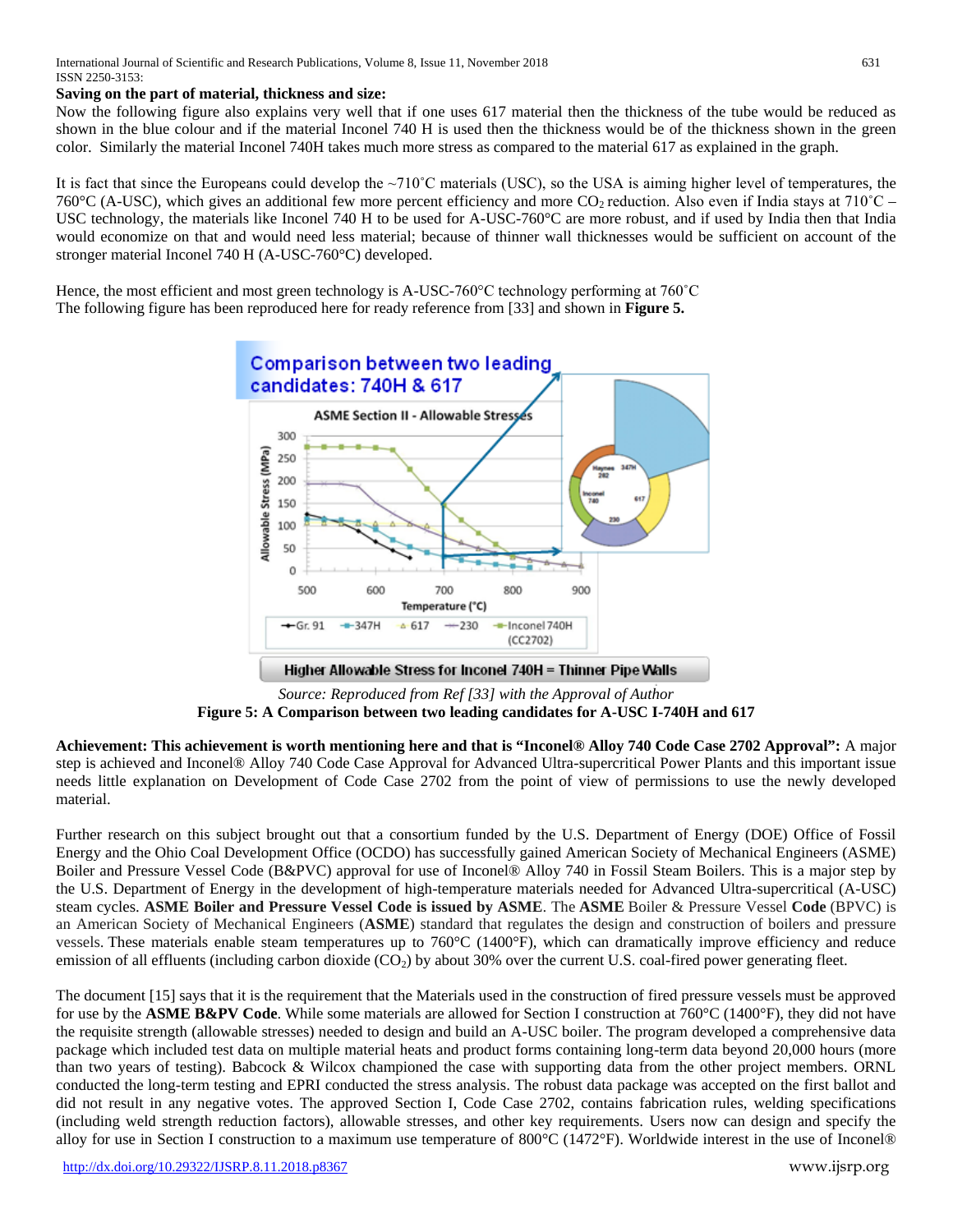Alloy 740 is high, and as early as in 2011, Wyman-Gordon (using its internal resources), hot-extruded the world's largest Alloy 740 pipe, 381mm (15") outer diameter by 10.4 m (34.5 ft) long with a 89 mm (3.5-inch) wall thickness. A-USC-710°C programs in Europe, India and China are evaluating and planning use of the U.S.-produced material [15].

The countries like USA, Korea have developed the technology, to the advanced stages. Korea already put first Ultra Super Critical Power Plants in 2002 [34].

Today, remaining restricted in lower segment of technology India is still working on "A-USC" technology for power generation for development of Advanced-Ultra Super Critical (A-USC) which was started around 2010 as 710°C-720°C Grade Material and on related handling procedures involving the development of 700°C Grade Materials (304 H SS and 617 M).

The information available in public domain says that, in-fact currently the technology is in the development stage for components of boiler, turbine, valves, pressure parts, etc. and after their development that they have to be time-tested for 1,00,000 hours (11.42 years) *vide* Ministry of Commerce and Industry, Department of Industrial Policy & Promotion (DIPP) Notification dated 15-04-2015 for safety and performance as per as per generally accepted norms. It is understood that India has planned the performance test for a limited components developed and India has yet plan and perform the 'Performance test" for 1,00,000 hours (11.42 years) for the full range of components required in the construction of 800 MW Unit.

It is learned that the technology development for second stage i.e. is taking place on the higher side of the curve for materials such as Inconel 740 H (Ni-Cr-Fe), which operate at higher temperature of 760°C instead of 710°C-720°C. Also the aspects of running and testing the machine for about 1,00,000 hours is already complete [35] as shown below in **Figure 1.** The matching metallurgical skills such as forging, cutting welding, fabrication, scale up, coatings etc. After running their material for 1,00,000 hours, the work of Component Test (CompTest) regime for this material and is in progress to be completed by year 2020. [39,40,41]

It is true that The National Energy Technology Laboratory are aiming for 760°C (1400°F) maximum temperature and 35 MPa (5000 psi) maximum pressure, with efficiencies of 45–47% (net, HHV) and a corresponding drop in carbon dioxide emissions of 15–22% as mentioned by Romanosky in 2012 [36,37]. Alstom have estimated an increase of efficiency of 7 percentage points when going from USC to AUSC steam parameters as suggested by Marion in 2012 *[38]*. Alstom argue that 760°C maximum temperatures should be reached as opposed to 700°C for three reasons. Firstly, nickel alloys can reach this temperature. Secondly, the cost of precipitation strengthened nickel alloy needed for 760°C is the same as solution strengthened alloy for 700°C. Finally, conventional PCC plant configuration can exploit temperatures of 760°C as suggested by Marion in 2012 *[32,38,39]* and by David Hassler Gorge Booras in EPRI U.S. DOE work [40,41].

## III. SUMMARY AND CONCLUSION

India is going in big way for the Renewable Energy resources for the supply of power. At present the coal route has taken a back seat. In-spite of that Coal inevitably will be on the scene for the power generation. And for the it si natural choice that the best technologies are to be used. In today's time the best coal based technology for power generation is Advanced-Ultra Super Critical technology. Western countries have developed the technology which operates at  $760^{\circ}$ C and 46-50% efficient and has 41% less  $CO<sub>2</sub>$  Emission. The developed countries are working on this since last 20 years, and A-USC development over the past 20 years has significantly advanced in the technology to the point where it is on the cusp of commercial deployment. The increased efficiency of the technology has two significant businesses "drivers". One is reduced cost and another is lesser GHG emissions.

As per EPRI studies when compared to USC, the cost of A-USC is approximately 10% higher in capital cost. For this study, the estimated capital cost was \$2,933/kW, and the levelized cost of electricity (LCOE) was \$84.70. Similarly it appears that when A-USC-740 is used in place of A-USC-617, the one-time capital cost may be higher, but 20-25 years' operating cost likely to be lower. A significant contributor to the higher cost has been the main and re-heat steam piping lines, which would be fabricated from Inconel 740 H. This impact on capital cost has led the power industry to respond with several innovative boiler concepts, as discussed in the EPRI report. Capital cost estimates on some of these concepts indicate that they may result in reductions that would bring the cost of an A-USC plant into parity with an equivalently sized USC plant. As these concepts are further developed, A-USC technology will likely become more cost competitive. The A-USC programs in countries such as China and India have announced plans to build plants within the next decade. As experience is gained with the technology, the risks and cost associated with a new technology will diminish.

- i. The material Inconel 740H to perform at 760˚C, the Advanced-Ultra Super Critical Technology has been developed along with matching metallurgical skills such as forging, cutting welding, fabrication, scale up, coatings etc..
- ii. In contrast, as per plan, India is working on the proposal since 2010 and developing materials capable to function at 710°C-720°C; and to develop the material and to deploy the material at 760˚C (A-USC) technology is still far away for India team that too with matching metallurgical skills as mentioned above. In to-days' time of competition of cutting edge technology, it is felt that if possible, it would be prudent to work ahead of "What has already been Developed" by western countries. Although India may not need 760˚C (A-USC) today, but it would prepare India very well to be self-reliant in such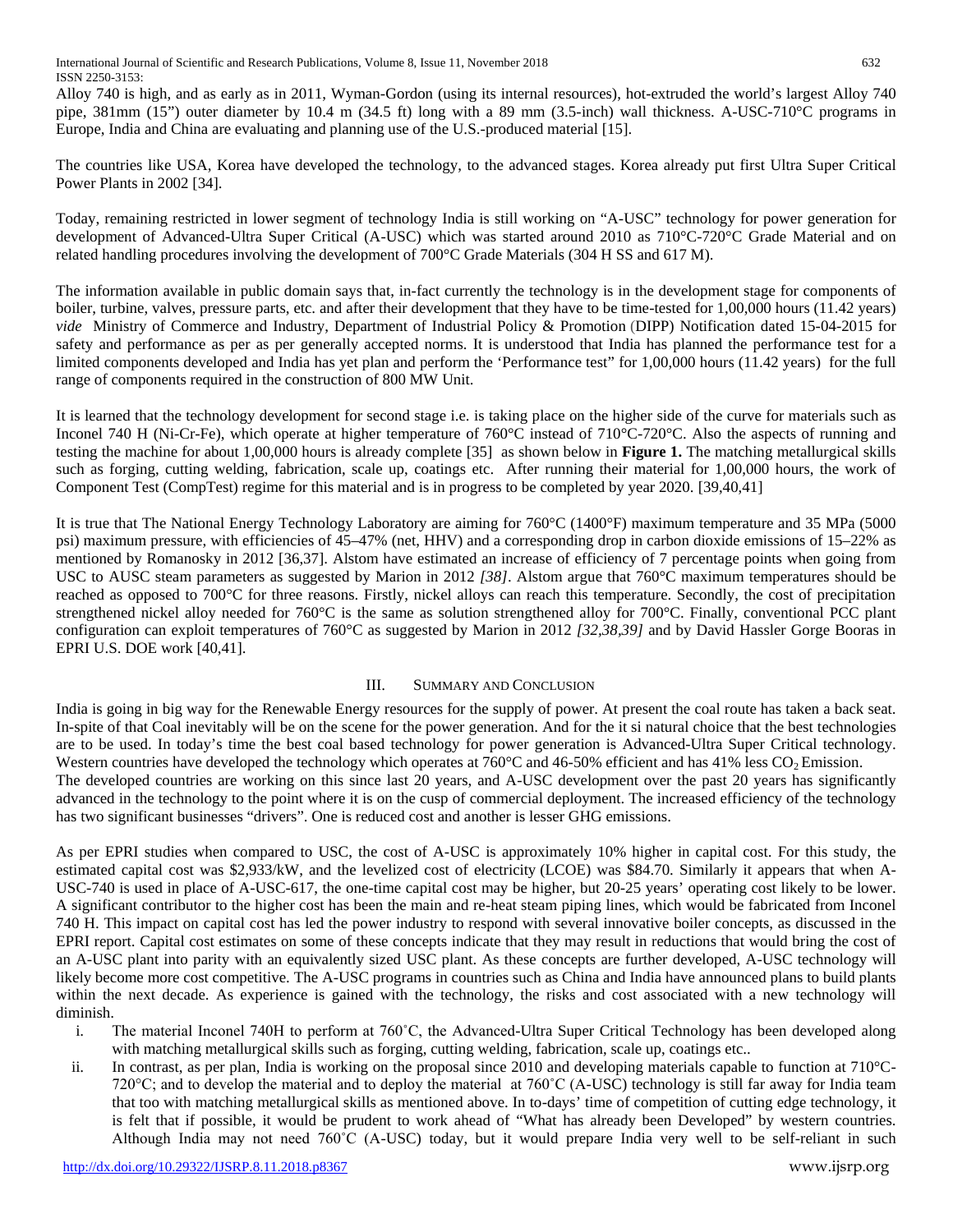technologies for the times to come. India is developing the technology of its own – it's excellent – but others have already invented the advanced technologies. So, if India continues with the present pace of development then such approach would slow down the India's progress on the path of self-reliance in developing of cutting edge technology. Obviously self-learning is the best though, but always it is time consuming. It is felt that the most effective route for faster progress is to go for the best, which is already present.

- iii. The materials like Inconel 740H (A-USC-760°C) is the need of time. Since this material (Advanced-Ultra Supercritical material) is already invented, it would be prudent to concentrate more on developing 760˚C materials and associated technologies.
- iv. It is felt that India need to plan with full care and guard so that India is not at a loss in aspects such as (i) cost, (ii) data sharing, (iii) technology sharing and *vis-à-vis* Proprietary terms, so that India do not lag behind in the "Make in India" Mission successful in the advanced power generation technology.
- v. India would be able to build up the capacity to remain leader in such frontier technologies and may emerge as a technology provider in future, when self-sufficiency in A-USC-760°C is achieved.
- vi. Today a power generation philosophy is tilting on full throttle for solar and it is excellent. But it is worthwhile to give **equal thrust** on **Solar and Coal** based Advanced-USC (760°C) technology. If possible, the required Agreements for such tasks need to be developed.
- vii. Huge time and money may be saved by probably shifting from A-USC-710°C to A-USC-760°C and "Re-Research" could be is avoided. It is felt that by the time the plans are made and materials are ready for A-USC-710°C, and technology is matured in India and implemented on large scale, India would be running in the year 2030-2035 or likewise.
- viii. Power generation would be more efficient, say at  $46\% -50\%$  level. Power produced would be greener, as  $CO<sub>2</sub>$  emissions are reduced to 41% level. Power generation would be more efficient, say at 46%-50% level. Power produced would be greener, as CO<sub>2</sub> emissions are reduced to 41% level. There would be 3% more efficiency in A-USC-760°C technology as compared to A-USC-710°C technology.
- ix. In todays' fast changing scene, A-USC (710°C-720°C**)** technology, like sub-critical technology is not going to stay for long time and most likely soon it would be to be taken over by A-USC-760°C technology. It is most likely that by year 2030 the A-USC-710°C might be out dated; the way today sub-critical technology has become out dated today.
- x. As per the Press Information Bureau (PIB), Government of India referred earlier [3,4,5,6,7,8 and 9] at present India is restricting to A-USC-710°C-720°C technology level only. This may be because its O&M supplies are likely to be available from many of the European counter parts and such O&M supplies are not ensured right now for A-USC-760°C technology.
- xi. It is also true that if Indian power sector goes for A-USC-760°C technology then, they would be using lesser materials and thus thinner tubes would be sufficient to build boiler and turbines and related components leading to large cost saving on O&M costs in long run. This increased efficiency is likely to result in reduced fuel consumption, lesser material resources consumption, decreased solid waste generation, water use and operating costs. This means a clear cut saving for putting up and running an A-USC power plant with lesser GHG emissions.
- xii. In one of the possibilities, the huge Solar Power generation capacity planned in India may make Coal power plants less important. In such a situation, only most efficient (46-50%) and least polluting (41% less  $CO<sub>2</sub>$  emitting) power plants are likely to be preferred such as A-USC by the year 2030-35 or so. If situation is favorable, then Sub-critical and USC power plants may be withdrawn in such scenarios.
- xiii. Baring few tests presumably done in India, India have to start the actual work *ab-initio* and which would last for about 10 years for covering the technology trials and full safety aspects. The PIB release saying that by the year 2022, an 800 MW unit of A-USC 710°C technology would be ready; appears to be unrealistic under the present mode of handling the works for the mandate given by the government. If examined carefully, this way, it would be the year 2030, by which the functional units of 800 MW size may come for manufacturing, erection and commissioning. If manufacturing is on the scale of 1-2, then it is alright, but if manufacturing is on commercial scale, then other issues come into play as BHEL or other companies may not have matching infrastructure for such large scale production.
- xiv. It is felt that there is a need of utilizing the knowledge and technology already developed internationally, but this needs to be done with full care and guard so that India is not at a loss on different aspects such as (i) cost, (ii) data sharing, (iii) technology lead sharing and (iv) the Proprietary terms etc. This is expected to avoid duplicating of work which is already accomplished, and save in terms of years. However, parallel indigenous development may continue to progress. There is always need for getting better technology to keep with latest trends and swings in technology arena. This has shown again and again that Victory is for them who have the most modern technology.

# IV. ACKNOWLEDGEMENTS

The author is thankful to work of Energy Industries of Ohio (EIO) for permitting the use of their work for reference purpose. The partners were EPRI, Alstom, Babcock & Wilcox, Foster Wheeler, Riley Power, GE Energy, GE, Babcock & Wilcox and like others from time to time in past many years. The author is also thankful to TERI for facilitating this exhaustive work with deep insights.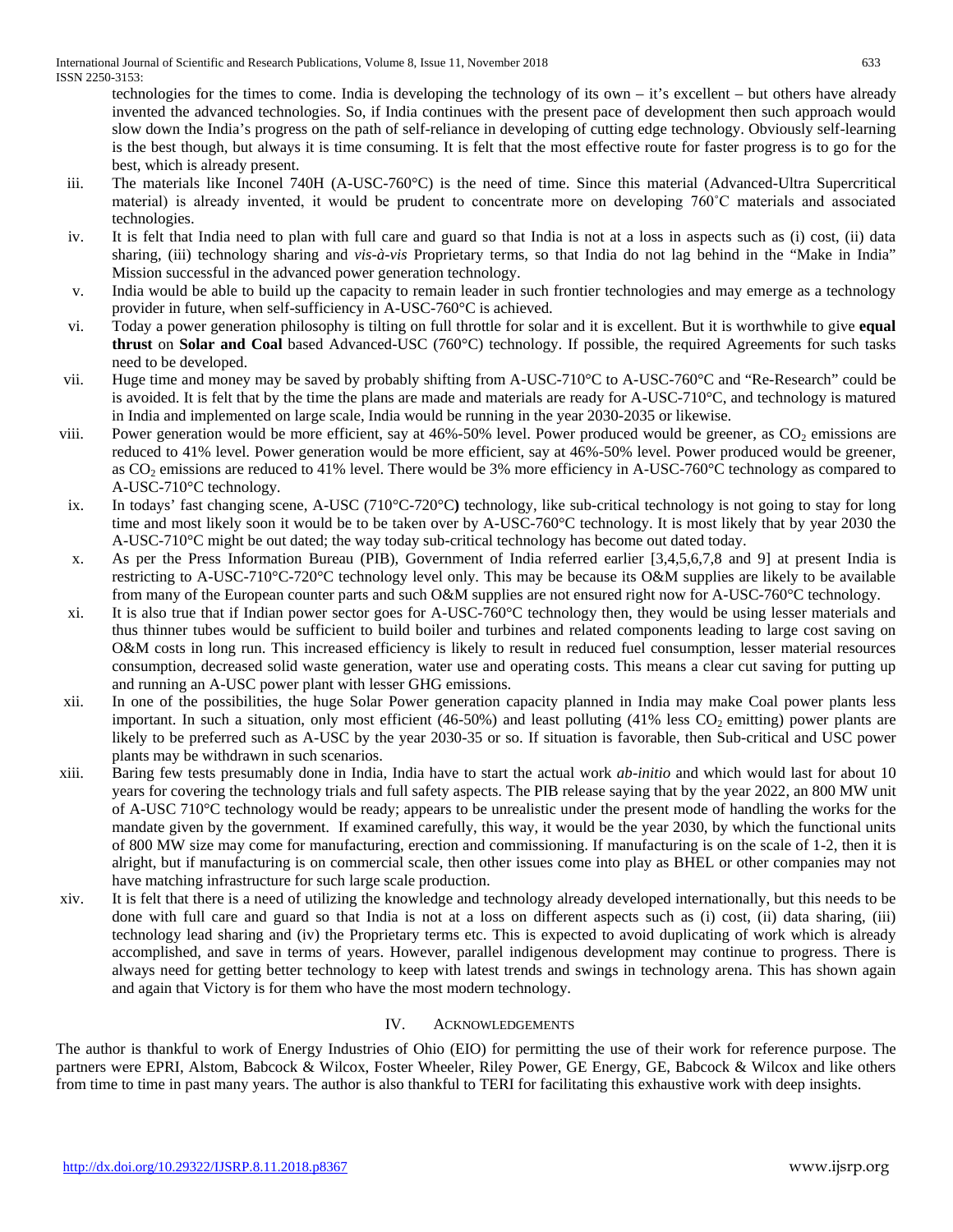#### **REFERENCES**

[1] Integrated Energy Policy Report of the Expert Committee, April 2006, Planning Commission, Government of India.

[2] Yuhuan 1,000 MW Ultra-Supercritical Pressure Boilers, Power Technology, 2018; https://www.power-technology.com/projects/yuhuancoal/.

[3] Press Information Bureau (PIB) – Towards green coal technology, December 9, 2009

[4] Press information Bureau, Government of India, Ministry of Finance. Creation of National Clean Energy Fund. April 6, 2011.

[5] Press information Bureau, Government of India, Ministry of Heavy Industry & Public Enterprise. Development of ADV-USC Technology for Thermal Power Plant as an R&D. August 11, 2014.

[6] Press information Bureau, Government of India, Ministry of Power. Ultra Modern Super Critical Coal Based Thermal Power Technology. 2<sup>nd</sup> March, 2015.

[7] *Press Information Bureau* (PIB)- Initiatives to improve the efficiency of Coal Based Power Plants, March 12, 2015).

[8] Press Information Bureau (PIB) – Cabinet Approves financial support to BHEL for R&D for development of AUSC technology August 10 2016).

[9] Press Information Bureau (PIB) – Steps taken to improve the efficiency of coal based thermal power plants March 30, 2017).

[10] Press Information Bureau (PIB) – Plan for reduction of pollution level of coal based thermal power plants, April 6th 2017).

*[*11] R&D Project for Advanced Ultra Super Critical Technology for Thermal Power Plants dated June 22, 2018; Ministry of Heavy Industries & Public Enterprises, Government of India[; http://dhi.nic.in/UserView/index?mid=1345.](http://dhi.nic.in/UserView/index?mid=1345)

[12] Rs 100 crore in Budget for development of 800 MW advanced boiler, Business standard dated February 2, 2018; https://www.business-standard.com/article/newsians/rs-100-cr-in-budget-for-development-of-800-mw-advanced-boiler-118020201169\_1.html;

[13] Budget Plan of MHI[; https://www.indiabudget.gov.in/ub2018-19/eb/sbe44.pdf](https://www.indiabudget.gov.in/ub2018-19/eb/sbe44.pdf)

[14] Materials Research and Opportunities in Thermal (Coal-based) Power Sector Including Advanced Ultra Super Critical Power Plants, S. C. CHETAL , T. JAYAKUMAR and A. K. BHADURI , *Proc. Indian National Science Academy 81 No. 4 September 2015 pp. 739-754.* 

(*[http://insa.nic.in/writereaddata/UpLoadedFiles/PINSA/Vol81\\_2015\\_4\\_Art06.pdf\)](http://insa.nic.in/writereaddata/UpLoadedFiles/PINSA/Vol81_2015_4_Art06.pdf)*

[15] Strain rate effect on cyclic deformation behavior of advanced ultra-supercritical boiler grade wrought Ni-based super alloy IN740H at 760 °C; R.K. Singh, J.K. Sahu; Materials Science and Engineering, Pages 272-279,Volume 658, 21 March 2016.

[16] Report entitled "Advanced Ultra-Supercritical Pulverized Coal Power Plant with and without Post-Combustion Carbon Capture. EPRI, Palo Alto, CA: 2015" released by U.S. Department of Energy (DOE) under Instrument Number DE-FE000234 and the Ohio Coal Development Office/Ohio Department of Development (OCDO) under Grant Agreement Number D-05-02B.

[17] Engineering and Economic Evaluation of 1300°F Series Ultra-Supercritical Pulverized Coal Power Plants: Phase 1. EPRI, Palo Alto, CA: 2008. 1015699.

[18] Engineering and Economic Analysis of 1300°F Series USC Plant with Post-Combustion Capture. EPRI, Palo Alto, CA, 2011. 1026645.

[19] An Engineering and Economic Assessment of Post-Combustion CO2 Capture for 1100°F Ultra-Supercritical Pulverized Coal Power Plant Applications: Phase II Task 3 Final Report. EPRI, Palo Alto, CA: 2010, 1017515.

[20] Engineering and Economic Analysis of a 1300°F Series USC Demonstration Plant with Natural Gas Equivalency Post-Combustion Capture. EPRI, Palo Alto, CA, 2013. 1026644.

[21] Qualification of Ni-based alloys for Advanced Ultra-Supercritical Plants, K. Maile, 6<sup>th</sup> International Conference on Creep, Fatigue and Creep-Fatigue Interaction; Procedia Engineering 55 ( 2013 ) 214 – 220.

[22] Nickel-based Alloy Solutions for Ultra-supercritical Steam Power Plants, D. L. Karlstrom, L.K. Pike and V.R. Ishwar; 6<sup>th</sup> International Conference on Creep, Fatigue and Creep-Fatigue Interaction; Procedia Engineering 55 ( 2013 ) 221 – 225.

[23] Development of Nickel Alloys Based on Alloy 617 for in 700°C Power Plants Components; J. Klöwer, R.,U. Husemann and M. Bader; 6<sup>th</sup> International Conference on Creep, Fatigue and Creep-Fatigue Interaction; Procedia Engineering 55 ( 2013 ) 226 – 231.

[24] Nickel Base Superalloys for Next generation Coal Fired A-USA Power Plants; Shailesh J. Patel, John J. deBarbadillo, Brain A. Baker, Ronald D. Gollihue; 6<sup>th</sup> International Conference on Creep, Fatigue and Creep-Fatigue Interaction; Procedia Engineering 55 ( 2013 ) 246 – 252

[25] Advances in Materials Technology for Fossil Power Plants, R. Viswanathan, D. Gandy and K. Coleman; Proceedings from the Fourth International Conference October 25-28, 2004, Hilton Head Island, South Carolina.

[26] State-of-the Art Ultra-supercritical (USC) and readiness for Advanced Ultra-Supercritical (A0USC) Steam Power Plants, John Marion, International Conference on Advanced Technologies and best Practices for Supercritical Thermal Plants, new Delhi, India, 22 November, 2013.

[27] Long-Term Creep-Rupture Behaviour of Inconel 740 and Haynes 282, P. F. Tortorelli, H. Wang, K.A. Unocic, M. L. Santelaa, J. P. Shingledecker and V. Cedro, III; Proceedings of the ASME Symposium on Elevated Temperature Applications of materials for Fossil Nuclear and Petrochemical Industries; March 25-27, 2014.

[28] Status of advanced ulta-supercritical pulverized coal technology; Kyle NicolI. International Energy agency (IEA), CCC/229 ISBN 978-92-9029-549-5, December 2013.

[29] Effects of surface deformation on the oxidation behavior of INCOONEL 740 super alloy in humid Air, Majid Abbasi, Byung Kyu Kim, Dong-lk Kim and Woo Sang Jung; Journal Alloy and Compounds, pp683, May 2016.

[30] Update on U.S. DOE/OCDO Advanced Ultra-supercritical (A-USC) Steam Boiler and Turbine Consortium Bob Purgert, John Shingledecker; Consortium DE-FG26-01NT41175OCDO Grant: CDO-D-05-02(A)DE-FE0000234OCDO Grant: CDO-D-05-02(B); DOE-FE Cross-Cutting Review Meeting April 29, 2015: Pittsburg, PA USA.